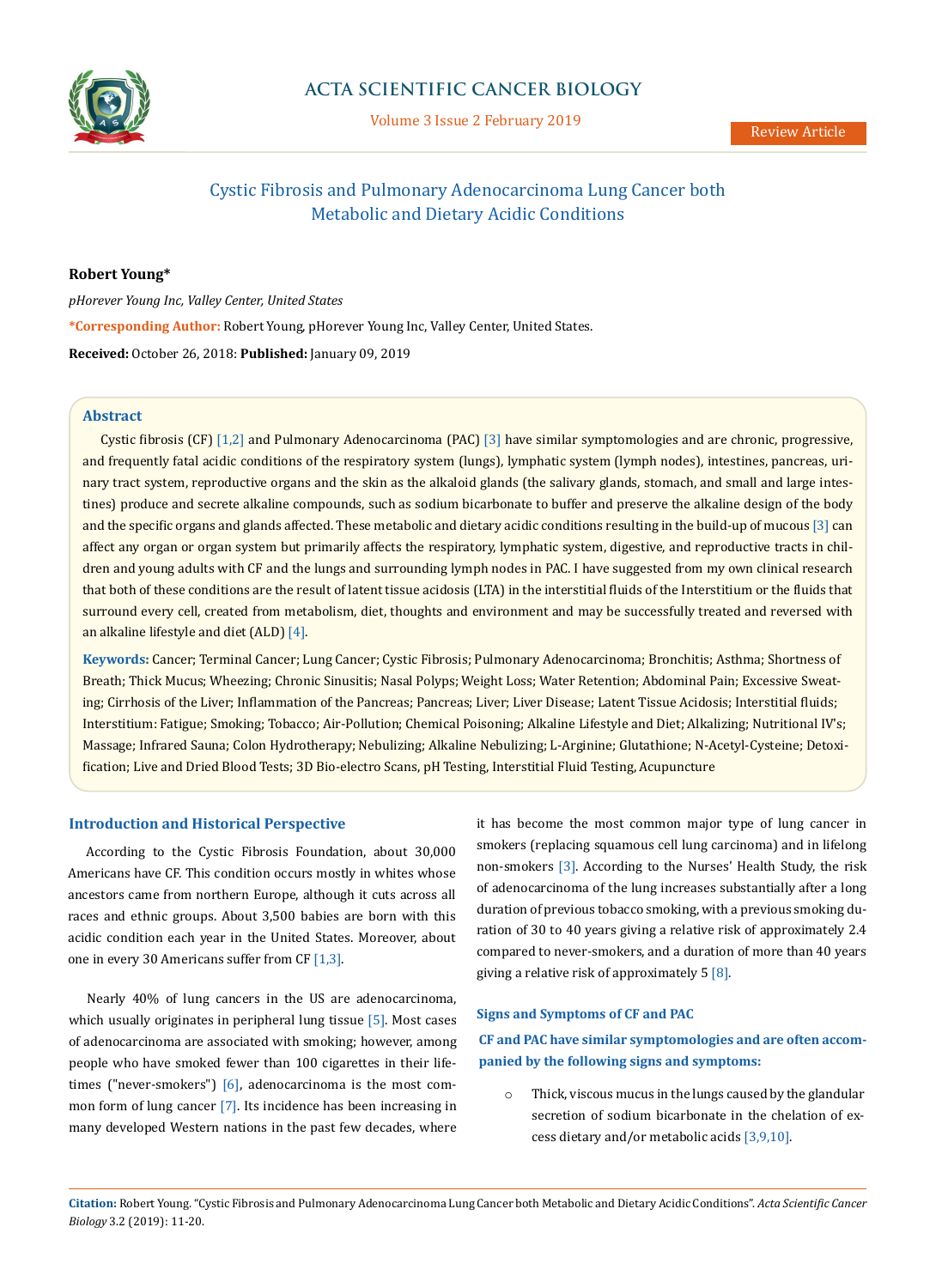- o Changes in color and amount of sputum (material coughed up from the lungs) is in direct relationship to the build-up of acidic waste products that are not being properly eliminated through the four channels of elimination - the lungs, bowels, kidneys and skin [3,9,10].
- o Chronic cough, possibly with blood streaking is a result of increased acidity in the interstitial fluids of the Interstium of the lung and other elimination organs ridding itself of excess dietary and/or metabolic acids via the four channels of elimination discussed below [3,9,10].
- o Wheezing is caused by an increase in sticky acidic mucous [3,9,10]. Bronchitis is stage four acidosis [3,9,10].
- o Chronic sinusitis is an acidic condition or stage two acidosis which is experienced by congestion and irritation [3,9,10].
- o Asthma is a higher valance of congestive acidosis leading to congestive acidic mucous [3,9,10].
- o Nasal polyps (fleshy growths inside the nose) are groups of cells bound together with dietary and/or metabolic acids [3,9,10].
- o Weight loss, failure to thrive in infants, abdominal swelling all caused by the retention of acids. Weight loss due to dietary acids destroying the delicate villi in the small intestines [3,9,10].
- o Excessive salt in sweat, dehydration due to the build-up of acids that are not being properly eliminated through the four channels of elimination - lungs, bowels, kidneys and/or skin [3,9,10].
- o Failure of newborn in CF to pass stool is the result of ingesting acidic foods and/or drinks [9,10].
- o Abdominal pain, flatulence is both caused by trapped acids that have not been properly eliminated through the bowels or urinary tract system [3,9,10].
- o Fatigue is the first sign of congestion of the elimination organs as dietary and/or metabolic acids are building up [3,9,10].
- o Other acidic conditions that are caused by an acidic lifestyle and diet such as late onset of puberty, intestinal obstruction, inflammation of the pancreas, cirrhosis (a liver condition), and infertility may also be signs of CF [3,9,10].

### **What causes cystic fibrosis according to conventional medicine?**

CF is caused by a mutation in the gene cystic fibrosis transmembrane conductance regulator (CFTR). The most common mutation, AF508, is a deletion (A signifying deletion) of three nucleotides [11] that results in a loss of the amino acid phenylalanine (F) at the 508th position on the protein. This mutation accounts for twothirds (66 - 70% [12]) of CF cases worldwide and 90% of cases in the United States; however, there are over 1500 other mutations that can produce CF [13]. Although most people have two working copies (alleles) of the CFTR gene, only one is needed to prevent cystic fibrosis. CF develops when neither allele can produce a functional CFTR protein. Thus, CF is considered an autosomal recessive disease.

### **What causes pulmonary adenocarcinoma lung cancer according to conventional medicine?**

Pulmonary Adenocarcinoma cancer is usually seen peripherally in the lungs, as opposed to small cell lung cancer and squamous cell lung cancer, which both tend to be more centrally located [3,10], although it may also occur as a central lesion  $[10]$ . For unknown reasons according to current medical science, it often arises in relation to peripheral lung scars. The current theory is that the scar probably occurred secondary to the tumor, rather than causing the tumor [10]. The adenocarcinoma has an increased incidence in smokers and is the most common type of lung cancer seen in nonsmokers and women [10]. The peripheral location of adenocarcinoma in the lungs is due to the use of filters in cigarettes which prevent the larger particles from entering the lung [14,15]. Deeper inhalation of cigarette smoke results in peripheral lesions that are often the case in adenocarcinomas of the lung. Generally, adenocarcinomas grow more slowly and form smaller masses than the other subtypes [12]. However, they tend to form metastases widely at an early stage [12]. Adenocarcinoma is a non-small cell lung carcinoma, and as such, it is not as responsive to radiation therapy as is small cell lung carcinoma, but is rather treated surgically, for example by pneumonectomy or lobectomy [12].

### **What causes cystic fibrosis and pulmonary adenocarcinoma lung cancer according to the research of Dr. Robert O Young?**

When I talk about disease or "dis-ease", such as CF or PAC, I am really focusing on the state of imbalance in the body fluids, especially the interstitial fluids of the Interstitium that surround all lung cells, that is brought on by an inverted way of living, eating and thinking  $[15,16]$ . I have suggested that all disease or dis-ease, including CF and PAC are caused by individual lifestyle and dietary choice, or for children, how parents are feeding and caring for their children.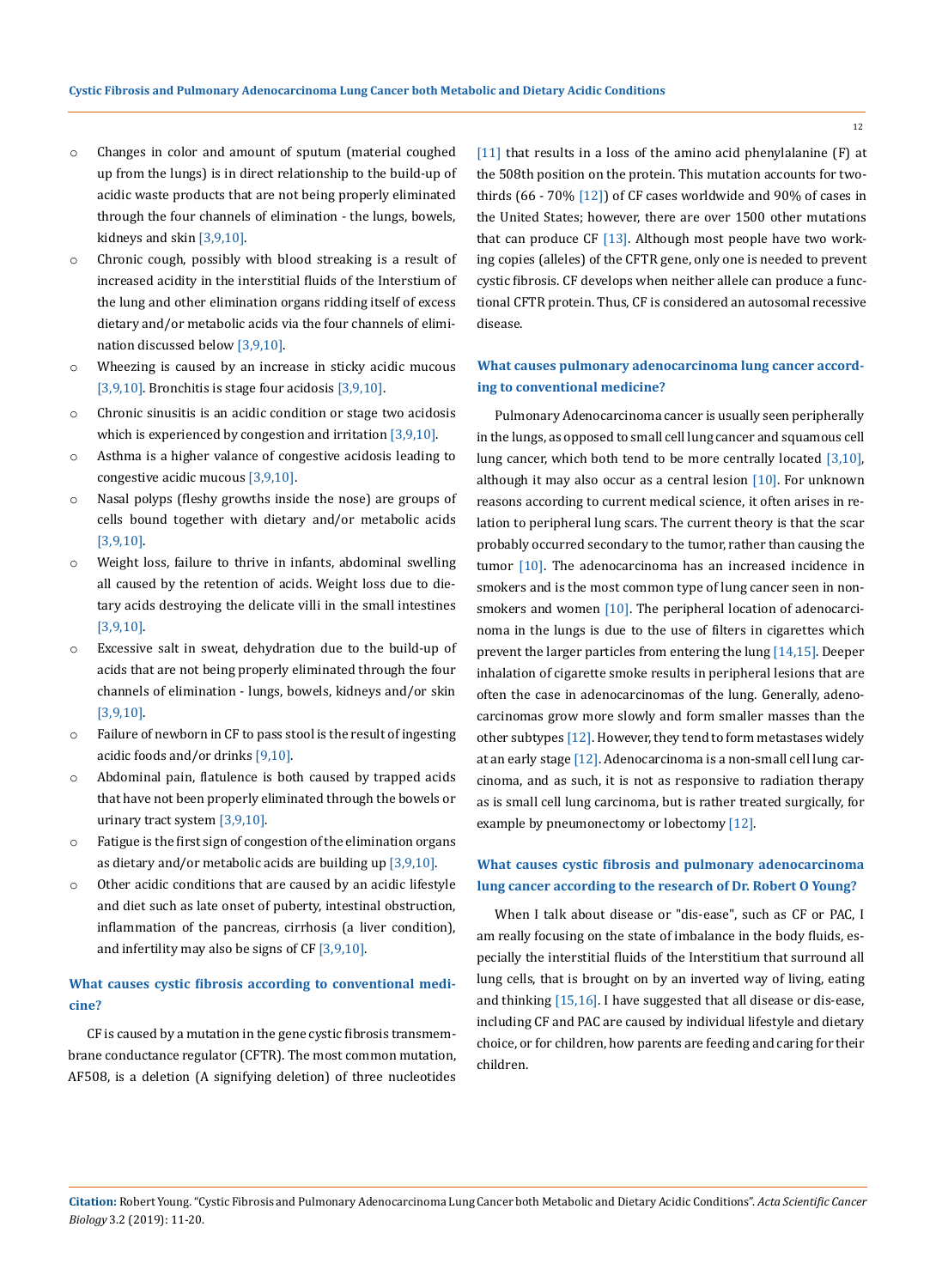I have also suggested that you do not get sick you have to do sick by making personal acidic lifestyle and dietary choices. In other words, disease is a personal choice just like health and fitness are personal choices.

When one chooses, or parents choose for their children to eat acidic foods or drinks, such as animal flesh, eggs, dairy products, like cheese, yogurt and ice cream, soda pop, sport drinks, coffee or tea you set yourself up for excess latent tissue acidosis (LTA) in the interstitial fluids of the Interstitium.. This is when a serious health challenge can begin to develop, such as cystic fibrosis of the lungs for a child or young adult or pulmonary adenocarcinoma lung cancer for people that smoke, breast cancer in women, prostate cancer for men [15,16].

Over 30 years ago I postulated a theory that ALL sickness and disease is the result of an inverted way of living, eating, breathing and thinking. And, that genetic defects were caused by acidic dietary and lifestyle choices that caused the genetics to express themselves in abnormal ways. In the case of CF and PAC, the alkaliphile glands (salivary glands, stomach, pancreas, gallbladder, Lieberkuhn glands in the intestines) are secreting sodium bicarbonate into the acidic interstitial fluids that surround the tissues or organs, such as the lungs to maintain the alkaline design of the interstitial body fluids and protect the lung cells and tissues from abnormal genetic expression, mutations and cellular break down. The result is when sodium bicarbonate binds to dietary and/or metabolic acid it creates mucous. The mucous secretion is the effect of the body protecting itself from excess dietary, environmental and/or metabolic acid [15,16].

The intelligence of the cell or its genetics is only as healthy as the interstitial fluids of the Insterstitium environment that surrounds every cell in the body. I like to compare the intelligent expression of the cellular genetics to a dangerous game called Russian Roulette. To play the game you put one bullet in the chamber, spin the chamber and then put the gun up to your head and pull the trigger. The object of the game is to avoid blowing your head off. The bullet is a metaphor for the genetics and the trigger represents your daily personal lifestyle and dietary choices. The result in cellular genetics will always be, if you continue to pull the acidic lifestyle and dietary trigger, the genetic bullet will be fired and the symptom(s) will be expressed. The expression of cellular genetics in producing excess mucous in the condition of CF and PAC can be stopped when you stop pulling the acidic lifestyle and dietary trigger. The human cell is only as healthy as the interstitial fluids it is bathed in just as a fish is only as healthy as the water it swims in. Change the water and you will change the genetic expression [15,16].

This new science is called epigenetics and it is showing that the genetic expression of a cell can be turned on or turned off depending on changes in the interstitial fluids or cellular environment affected by lifestyle and dietary choice [17].

It is critical to understand this foundational principal in achieving and maintaining a healthy body and a healthy respiratory function. The foundational hypothesis of my research is the understanding that the human body is alkaline by design and acidic by function [16]. The mucous in the body is the evidence that the body is protecting itself from its acidic functions (breathing, thinking, moving, eating) when dietary and/or metabolic acids are not properly eliminated through the four channels of elimination [16].

When you understand that the body needs to be maintained in an alkaline state in order to have sustainable energy, health, fitness and vitality, then everything you drink, everything you eat, every activity you engage in, even your thoughts, produce acidic waste products that affect the health, fitness and vitality of the blood plasma, intercellular fluids of the Interstitium, and intracellular fluids of the tissues, organs and glands [16].

Your health, fitness, energy and vitality are an expression of what you are eating, what you are drinking and what you are thinking. If you are ingesting an abundance of acidic foods and liquids, or smoking cigarettes or exposed to environmental pollutants, that's creating an internal acid environment leading to a breakdown or fermentation of the lung cells, this will lead to a host of dis-ease conditions, including CF or PAC [16].

There are seven stages of ALL sickness and dis-ease or acidity even though there is only one sickness and one disease.

The one sickness and one disease or dis-ease theory is the overacidification of the blood plasma, then the interstitial fluids of the Interstitium and finally the intracellular fluids that make up our organs, glands and tissues due to an inverted way of living, eating and thinking. This one sickness and one disease or dis-ease theory has seven stages or seven expressions, which have been categorized by medical science as separate or different types of disease without any association or connection. But there is NOT many diseases only one disease and one health! [18]. For example, cancer is part of that one acidic disease. Lung cancer is an acidic condition of the interstitial fluids of the Interstitium that spoils healthy cells making them cancerous. Multiple sclerosis is part of that one disease as acid destroys the myelin sheath. Heart disease is the result of acid damage as is diabetes. Cystic fibrosis is also part of this one disease as healthy body cells are being protected from dietary and/or metabolic acids creating sticky mucous. Allergies, arthritis, osteopenia, osteoarthritis, osteoporosis, bowel restrictions and constipations, from diverticulitis to diverticulosis, IBS, ulcerated colitis, Crohn's, all of these so-called diseases are the result of a compromised alkaline environment from individual acidic lifestyle and dietary choice [18].

**Citation:** Robert Young*.* "Cystic Fibrosis and Pulmonary Adenocarcinoma Lung Cancer both Metabolic and Dietary Acidic Conditions". *Acta Scientific Cancer Biology* 3.2 (2019): 11-20.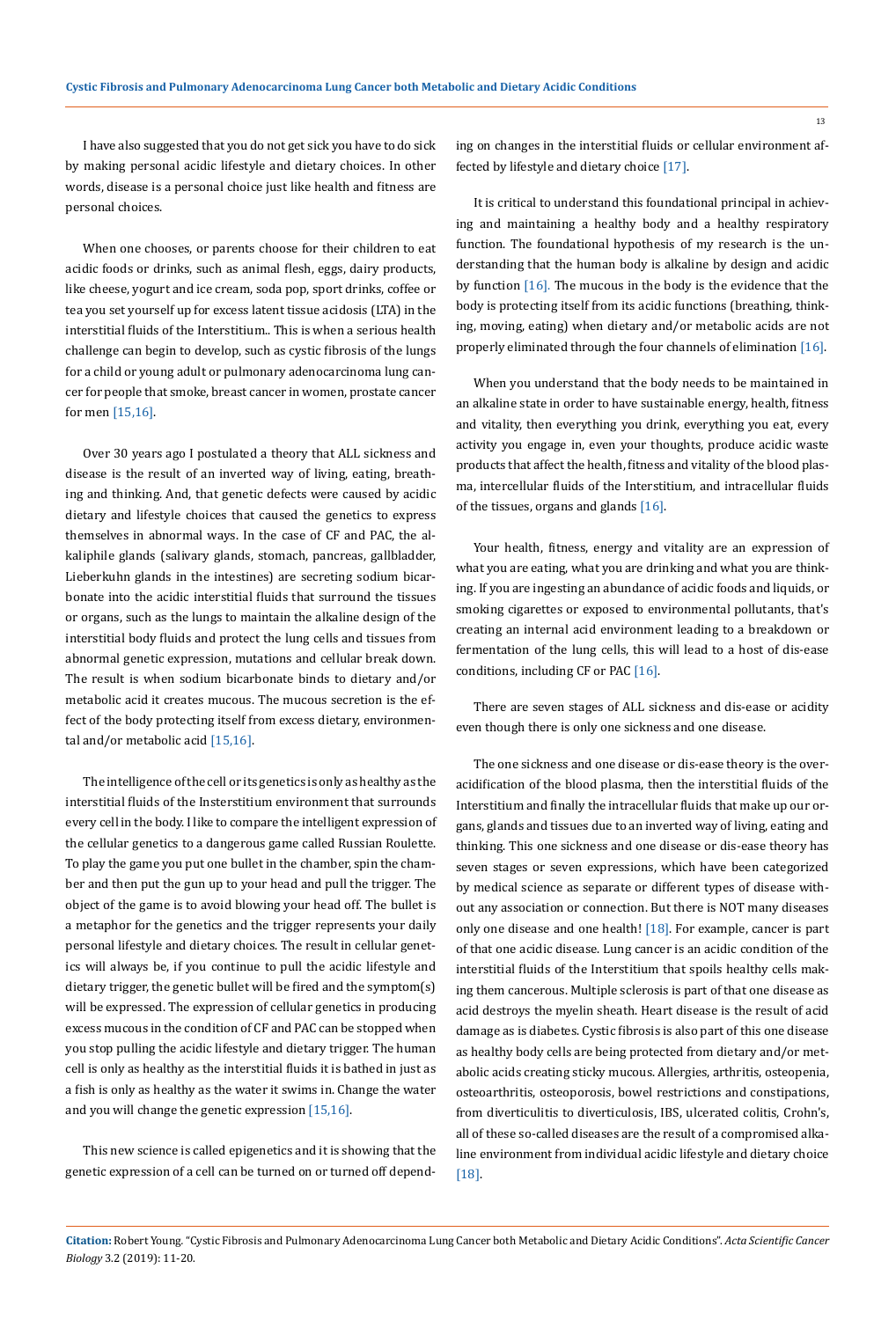The seven stages of disease or dis-ease or excess acidity begins in the bowels, then in the blood plasma, pushed out into the interstitial fluids of the Interstiitum, and finally into the intracellular fluids of the tissues, organs and glands and expressed as follows:

- 1. The first stage of acidosis is enervation or the loss of energy. In this stage the body does not have the sufficient energy to completely remove dietary and/or metabolic acidic waste products which build up first in the blood plasma, then pushed out into the interstitial fluids of the Interstitium and then finally into the connective and fatty tissues.
- The second stage of acidosis are sensitivities and irritation. An example of stage two acidosis are sensitivities to food and/or air-born allergies.
- 3. The third stage of acidosis is catarrh or mucous buildup. An example of stage three acidosis would be the acidic condition of the lungs called cystic fibrosis. It is important to understand that mucous is created when the glands of the body release the alkaline compound sodium bicarbonate for the purpose of binding up dietary and/or metabolic acidsdeposited from the blood plasma into the interstitial fluid compartments of the Interstitium. The combining of sodium bicarbonate to acid in the interstitial fluids creates a sticky mucous. Since dietary, environmental and metabolic acids can breakdown and destroy healthy tissues and organs the glands of the body, such as the salivary glands, the pylorus glands, the pancreas and even the stomach release the alkalizing compound, sodium bicarbonate to protect and preserve healthy body cells that make up our tissues and organs.
- The fourth stage of acidosis is inflammation. There is only one cause of inflammation and that is acid. Acid equals pain and pain equals acid. There is no other cause. Any pain or inflammation in the body is the result of localized acid in the interstitial fluids compartments of the Interstitium that has not been properly removed by the lymphatic system. That is why exercise is so important because the lymphatic circulation is activated by the contraction of muscle and especially the calf muscles. Therefore, inflammation is always caused by dietary, environmental and/or metabolic acid that has not been properly removed from the interstitial fluids of the Interstitium.
- 5. The fifth stage of acidosis is induration or fibrotic tissue or the hardening of the tissues or organs. This is the classic symptomology of cystic fibrosis. The tissues and organs are turning into leather. Another classic symptomology of induration is atherosclerosis or the hardening of the vascular system.
- 6. The sixth stage of acidosis is the ulceration of tissues and/ or organs such as in ulcerated colitis, or cirrhosis of the liver, or any lesion where ever it may appear.

7. And, the seventh and final stage of acidosis prior to death is the degeneration of tissues, organs and glands. All degenerative conditions are caused by dietary, environmental and/or metabolic acids, such as in the symptomologies of osteoporosis, multiple sclerosis, ALL cancerous conditions, heart disease and all respiratory dis-eases, including cystic fibrosis are all caused by decompensated acidosis of the interstitial fluids of the Interstitium pouring over to the blood plasma and then into the intracellular fluids [18].

It is important to keep in mind that whatever the disease or disease condition there is only one cause. And, that one cause is the retention of excess acids first in the blood plasma, pushed out into the interstitial fluids of the Interstitium and finally deposited into the intracellular fluids negatively effecting the tissues, organs and glands. This excess acid is not eliminated through the four channels of elimination they are then deposited into the connective and fatty tissues. This is why I call the connective tissues the "acid catchers" of the blood [16,18].

You do not need a doctor to tell you your stage of acid imbalance. You can know this based upon your the symptom(s) you are experiencing or feeling. If you are overweight this is an acidic condition and the body protecting the organs that sustain life from excess dietary, environmental and/or metabolic acids. In other words, obesity is NOT a fat problem any more then cystic fibrosis is a genetic problem. They are both an acid problem of the interstitial fluids of the Interstitium [19].

Cystic fibrosis (CF) or Pulmonary Adenocarcinoma (PAC) are both progressive latent tissue acidosis (LTA) conditions of the interstitial fluids of the Interstitium or dis-eases that begin with fatigue, then congestion, then retention, irritation, mucous build up, inflammation, induration, ulceration, degeneration and finally death [18].

The Self-Care to a Self-Cure for CF and PAC Can Be Simple

- 1. Open the channels of elimination.
- 2. Heal the root system or the intestinal villi of the small intestines.
- 3. Build healthy stem cells and red blood cells.
- 4. Hyper-perfuse the blood plasma, the interstitial fluids of the Interstitium, and finally the intracellular fluids of the organs, glands and tissues with alkalinity [18].

#### **Who's most at risk?**

CF and PAC are caused by the genetic expression of body cells to excess dietary, metabolic and environmental acidity [18]. To change the genetic expression of the body cells one must restore the alkaline design of the body fluids with an alkaline lifestyle and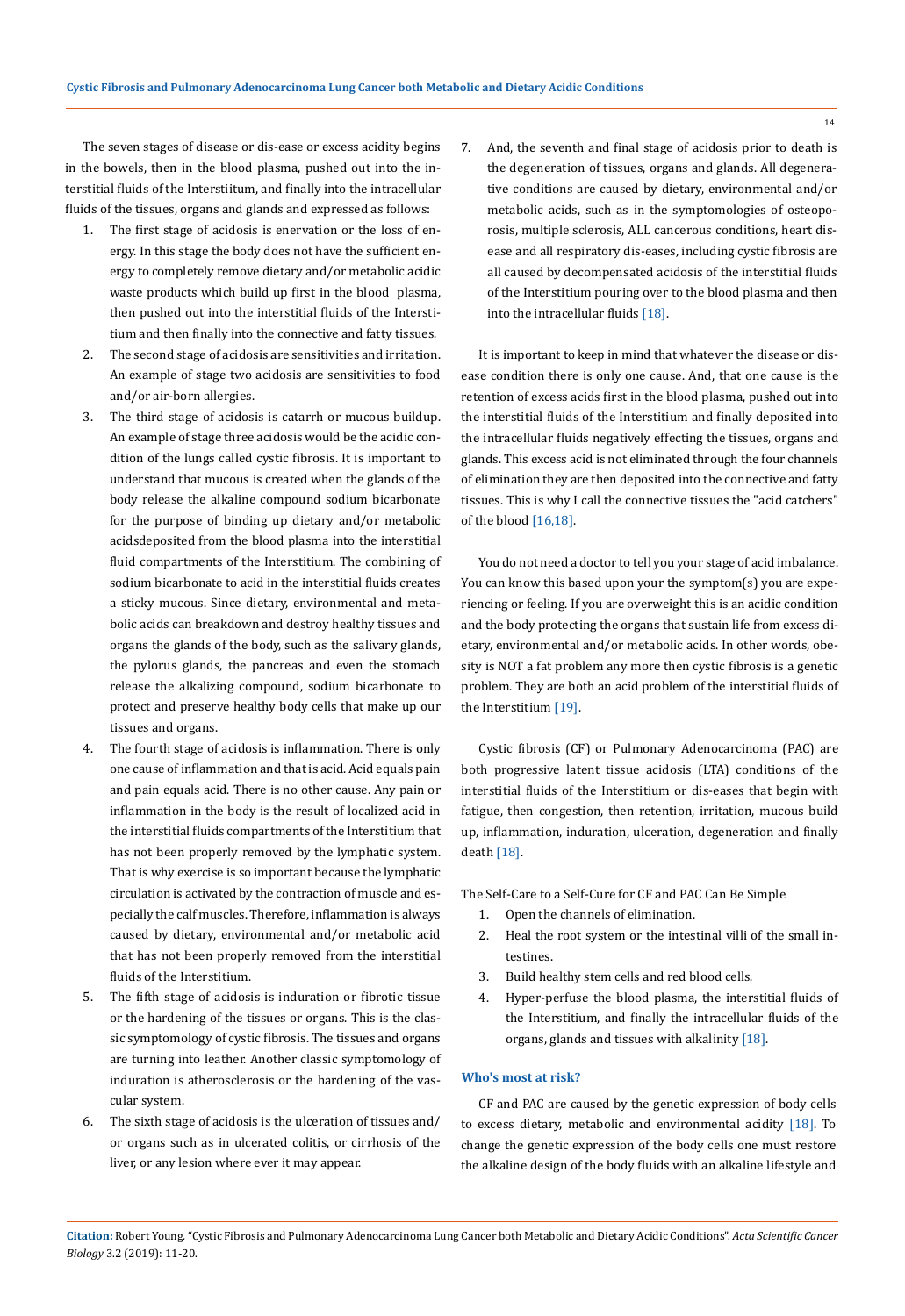diet (ALD) [18]. To have CF, a child must inherit the acidic lifestyle and diet of the parents that then causes two abnormal genes -- one from each parent. The new science of epigenetics suggests that genes can change their expression as a result of diet and lifestyle changes [17]. In other words, when a child with CF changes his/her diet from a standard acidic American diet to the AFD diet or one stops smoking the genes will change and begin slowing down and even stopping their secretion of acid-binding sodium bicarbonate. This in turn will reduce congestion from sticky mucous that can build up in the interstitial fluids of the lungs and other organs, glands and tissues [20].

### **What to expect at conventional medical doctor's office for diagnostic testing**

A baby born with the CF gene usually has symptoms during its first year, although signs of the disease may not appear until adolescence or even later.

Your child's health care provider can help make a diagnosis and guide you in determining which treatment or combination of therapies will best alleviate symptoms of the disease. Your health care provider will perform a physical exam and run laboratory tests, including a sweat test, which checks for higher than normal amounts of sodium and chloride in the sweat. Other tests include a sputum test, genetic screening, and a stool analysis. Imaging techniques may help reveal lung conditions and abdominal obstruction [21,22].

Tests that examine the lungs are used to detect (find), diagnose, and stage CF and PAC.

Tests and procedures to detect, diagnose, and stage CF and PAC are often done at the same time. Some of the following tests and procedures may be used:

- o **Physical exam and history:** An exam of the body to check general signs of health, including checking for signs of disease, such as lumps or anything else that seems unusual. A history of the patient's health habits, including smoking, and past jobs, illnesses, and treatments will also be taken.
- o **Laboratory tests:** Medical procedures that test samples of tissue, blood, urine, or other substances in the body. These tests help to diagnose disease, plan and check treatment, or monitor the disease over time.
- Chest x-ray: An x-ray of the organs and bones inside the chest. An x-ray is a type of energy beam that can go through the body and onto film, taking a picture of areas inside the body.
- o **CT scan (CAT scan):** A procedure that makes a series of detailed pictures of areas inside the body, such as the chest, taken from different angles. The pictures are made by a com-

puter linked to an x-ray machine. A dye may be injected into a vein or swallowed to help the organs or tissues show up more clearly. This procedure is also called computed tomography, computerized tomography, or computerized axial tomography.

- o **Sputum cytology:** A procedure in which a pathologist views a sample of sputum (mucus coughed up from the lungs) under a microscope, to check for cancer cells.
- o **Fine-needle aspiration (FNA) biopsy of the lung:** The removal of tissue or fluid from the lung using a thin needle. A CT scan, ultrasound, or other imaging procedure is used to locate the abnormal tissue or fluid in the lung. A small incision may be made in the skin where the biopsy needle is inserted into the abnormal tissue or fluid. A sample is removed with the needle and sent to the laboratory. A pathologist then views the sample under a microscope to look for cancer cells. A chest x-ray is done after the procedure to make sure no air is leaking from the lung into the chest.
- o **Bronchoscopy:** A procedure to look inside the trachea and large airways in the lung for abnormal areas. A bronchoscope is inserted through the nose or mouth into the trachea and lungs. A bronchoscope is a thin, tube-like instrument with a light and a lens for viewing. It may also have a tool to remove tissue samples, which are checked under a microscope for signs of cancer.
- Thoracoscopy: A surgical procedure to look at the organs inside the chest to check for abnormal areas. An incision (cut) is made between two ribs, and a thoracoscope is inserted into the chest. A thoracoscope is a thin, tube-like instrument with a light and a lens for viewing. It may also have a tool to remove tissue or lymph node samples, which are checked under a microscope for signs of cancer. In some cases, this procedure is used to remove part of the esophagus or lung. If certain tissues, organs, or lymph nodes can't be reached, a thoracotomy may be done. In this procedure, a larger incision is made between the ribs and the chest is opened.
- o **Thoracentesis:** The removal of fluid from the space between the lining of the chest and the lung, using a needle. A pathologist views the fluid under a microscope to look for cancer cells.
- o **Light and electron microscopy:** A laboratory test in which cells in a sample of tissue are viewed under regular and highpowered microscopes to look for certain changes in the cells.
- o **Immunohistochemistry:** A test that uses antibodies to check for certain antigens in a sample of tissue. The antibody is usually linked to a radioactive substance or a dye that causes the tissue to light up under a microscope. This type of test may be used to tell the difference between different types of cancer [23].

Alkalizing Treatment Protocol for Cystic Fibrosis (CF) and Pulmonary Adenocarcinoma Lung Cancer (PAC).

Prevention and Alkalizing is the Self-Care to a Self-Cure for Cystic Fibrosis (CF) and Pulmonary Adenocarcinoma Lung Cancer (PAC).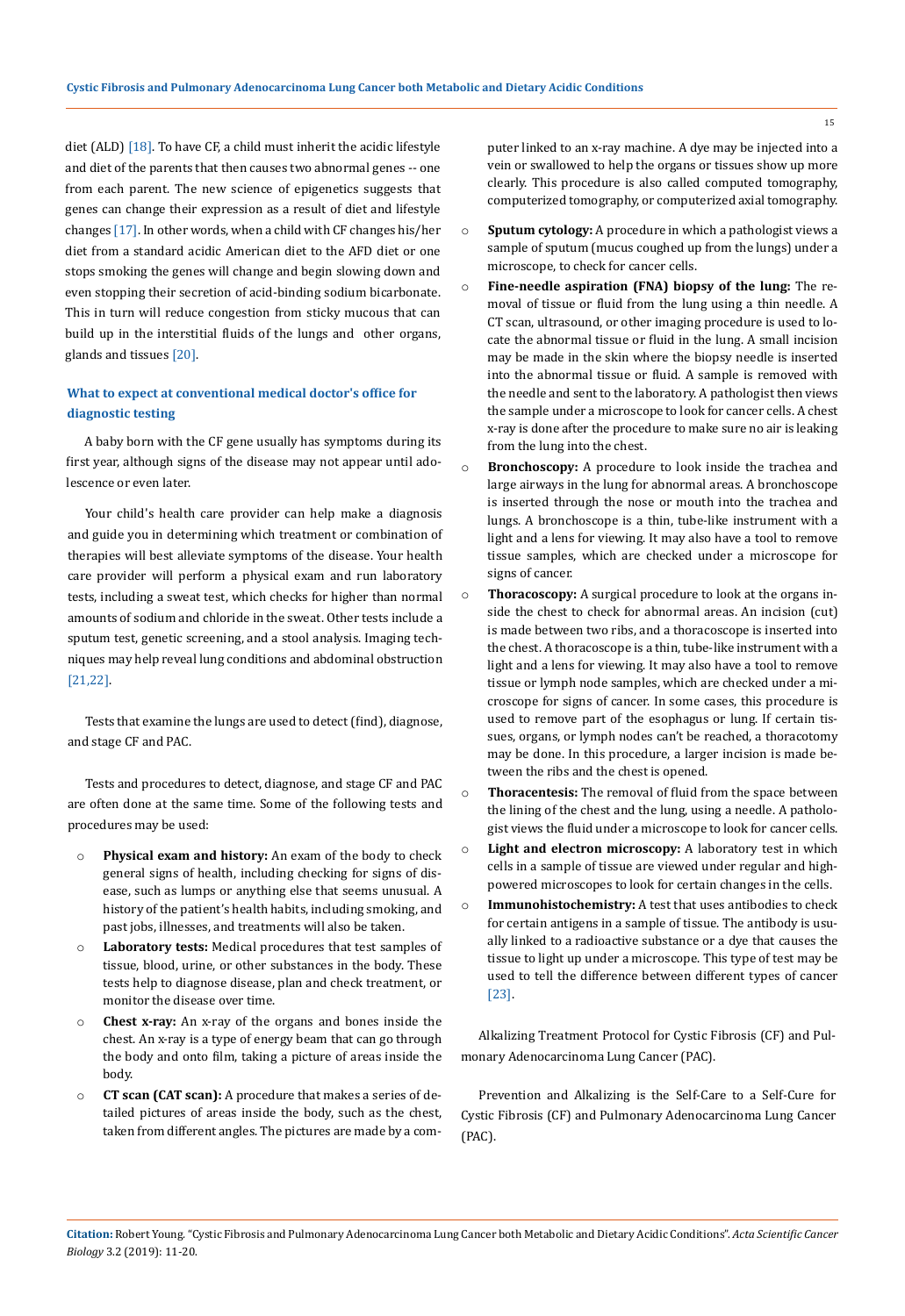The best self-care to a self-cure for Cystic Fibrosis (CF) and Pulmonary Adenocarcinoma Lung Cancer (PAC) will be found in its prevention NOT in its treatment. Preventing CF and PAC must begin with the parents switching to an alkaline lifestyle and diet before conception. At birth the parents can help avoid the symptoms of CF or any other dis-ease with the Alkalizing Lifestyle and Diet Protocol.

Natural Non-Invasive Treatment Plan for Cystic Fibrosis (CF) and Pulmonary Adenocarcinoma (PAC) Lung Cancer [15,16,18].

The hope for the future is that the Alkalizing Lifestyle and Diet (ALD) therapy can repair or replace the defective CF or PAC gene and cause the gene to express itself differently by changing the interstitial fluids environment of the Interstiium and restoring the alkaline design of the body fluids. This will cause the gene to express itself in an alkaline way rather than in a defensive way to protect itself from an acidic lifestyle and diet. This environmental approach for treating CV and PAC may prove to be the cure for this acidic lifestyle and dietary symptom.

CF and PAC patients suffer from frequent lung infections that may lead to obstructed breathing caused by an acidic lifestyle and diet. So, the mainstays of a treatment plan are:

- 1. Open up the channels of elimination of dietary and metabolic acids.
- 2. Hyper-perfuse the blood, interstitial fluids and the intracellular fluids with alkalinity to buffer the retained dietary and/or metabolic acids in the organs, glands and tissues.
- 3. Heal the root system or bowels of the body or the intestinal villi of the small intestines to improve the quality and quantity of stem cell and red blood cell production
- 4. Alkalizing physical therapy to remove acids out of the interstitial fluids and intracellular fluids of the tissues, especially the lungs.
- 5. Alkalizing exercise to remove dietary and/or metabolic acids in the blood plasma, interstitial compartments of the Interstitium, and finally the connective tissues out through the pores of the skin, and
- 6. Alkalizing natural organic and colloidal natural medications for reducing the acids that cause mucus that is congesting and blocking the lung's airways.

Natural Alkalizing Lifestyle and Dietary (ALD) Therapies [15,16,18].

Natural organic colloidal nutrients can bypass the alimentary canal and go directly into the blood plasma, interstitial fluids of the Interstitium and finally the intracellular fluids of the organs, glands and tissues through a process of nebulization or misted alkaline nutrients that are inhaled through the mouth and nose  $[16]$ . These include the following:

- o Nebulizing 5ml of Glutathione and 5 ml of N-acetyl-cysteine to reduce acidic mucous in the sinuses and lungs 2 to 3 times a day.
- o Nebulizing 10 ml of a mucolytic such as colloidal silver at 5 to 10 ppm once a day.
- o Nebulizing 10 ml of colloidal silica which acts as a decongestant (which reduce swelling of the membranes of the breathing tubes).
- o Antibiotics are highly acidic and should NEVER be used with CF or PAC. To reduce infection in the blood and tissues you reduce tissue acidity which is the cause of infections [18].
- o The alimentary canal problems of congestion caused by an acidic diet leading to the symptoms of CF and PAC are managed with the following natural organic remedies.
- o Whole leaf cold pressed aloe vera juice will reduce inflammation caused by increased amounts of hydrochloric acid when the stomach is producing sodium bicarbonate to buffer the retention of acids in the interstitial fluid compartments of the Interstitium and intracellular organ, gland and tissue acids [24].
- Alkalizing hydrocolon therapy or colonics and enemas with mucolytic agents such as magnesium oxide, magnesium chloride, sodium bicarbonate, potassium bicarbonate, calcium glutamate, chlorine dioxide (CLO2), pure chlorophyll, and Vitamin C to treat intestinal obstructions and to infuse alkalizing compounds into the blood stream, interstitial flu-

Food and Nutritional Supplements in the Prevention and Reversal of Cystic Fibrosis (CF) and Pulmonary Adenocarcinoma Lung Cancer (PAC)[26].

Natural organic colloidal nutrients can by-pass the alimentary canal and go directly into the blood plasma, interstitial fluids and intracellular fluids of the organs, glands and tissues through a process of nebulization or misted alkaline nutrients that are inhaled through the mouth and nose. These include the following: Following these dietary nutritional tips will help reduce ALL acidic symptomologies associated with CF and PAC [15,16,18]:

- 1. Eliminate all inflammatory acidic liquids and foods that increase sodium bicarbonate and the formation of mucous, including dairy products (milk, cheese, sour cream, and ice cream), wheat (gluten), processed soy except for non-GMO organically sprouted soy, corn, potatoes, all highsugar fruit including bananas, oranges, pineapple, berries, apples, all forms of sugar including honey, maple syrup, fructose, maltose, dextrose, glucose, preservatives, food additives and excessive salt and all animal meats including fish, poultry, beef and pork [15,16,18].
- 2. Eat more foods that decrease acids and the formation of mucous, including garlic, onions, watercress, horseradish, mustard, parsley, celery, cucumber, broccoli, spinach, rose hips tea, lemon, lime, tomato, avocado and anti-inflammatory/anti-acid oils from nuts and seeds [15,16,18].
- 3. Eat more foods that are high in potassium, such as avocado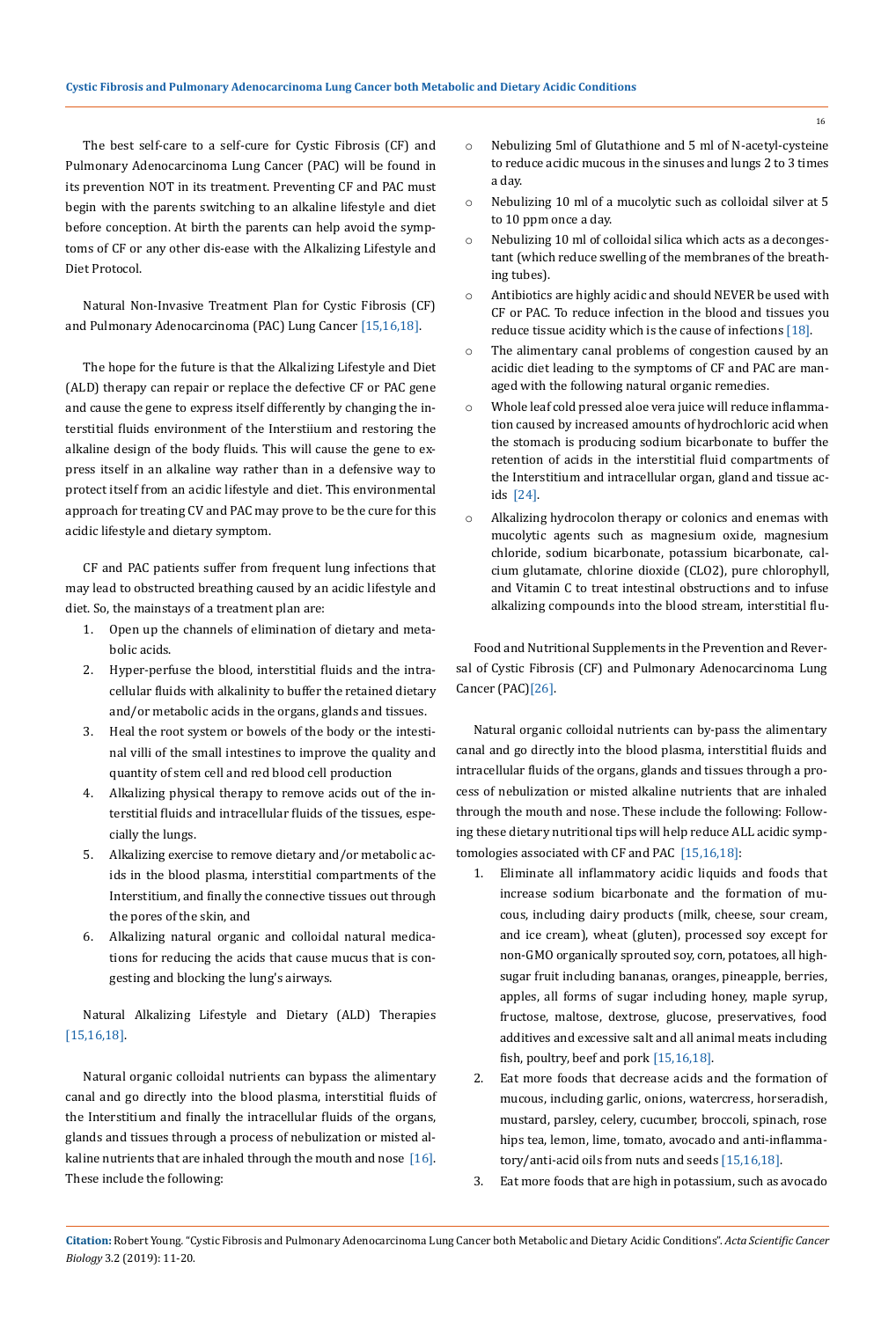sprouts and kale [15,16,18].

- 4. Avoid all processed and refined foods, such as white breads, pastas, and sugar [15,16,18].
- 5. Eliminate all red meats and lean meats, pork, poultry, fish, processed soy and all legumes. Increase plant based proteins from avocado, hemp and sprouted organic soy [15,16,18].
- 6. Use healthy oils in foods, such as cold pressed olive oil and avocado oil [15,16,18].
- 7. Eliminate trans fatty acids, found in commercially baked goods such as cookies, crackers, cakes, French fries, onion rings, donuts, processed foods, and margarine [15,16,18].
- 8. Eliminate all grains from the diet [15,16,18].
- 9. Eliminate all corn products [15,16,18].
- 10. Eliminate peanuts [15,16,18].
- 11. Eliminate all forms of vinegar [15,16,18].
- 12. Eliminate all forms of mushrooms [15,16,18].
- 13. Eliminate coffee, black teas and other stimulants, alcohol, and tobacco [15,16,18].
- 14. Eliminate sport drinks, energy drinks and soft drinks [15,16,18].
- 15. Drink 4 to 6 liters of 9.5 alkaline water daily based upon 1 liter per 30 kg of weight. Add 10 grams of pH Miracle green powder with 5 drops of pH Miracle puriphy and 1 scoop of iJuice Super Chlorophyll in each liter of purified alkaline water. This will help build healthy stem cells and blood in the crypts of the small intestines and reduce latent tissue acidosis in the interstitial fluids of the Interstitium which I have suggested is the cause of CF and PAC [15,16,18].
- 16. Alkalizing exercise moderately, for 60 minutes daily, 6 days a week. Choose from walking, jogging, elliptical machines, rebounding, swimming, biking, Younga Yoga, isotonic weight lifting, just to name a few [15,16,18].

Address nutritional deficiencies and excess latent tissue acidosis (LTA) in the interstitial fluids of the Interstitium with the following supplementation to the daily diet [15,16,18,36]:

- 1. Omega-3 fatty acids, such as Hemp, Flax and Borage oils, 4 - 6 capsules or 1 tablespoonful of a 2 to 1 to 1 (Omega 3 to 6 to 9) combination of these three oils at least three to four daily, to help decrease inflammation caused by dietary and/or metabolic acids and improve the health and strength of the lipid membranes of stem, blood and body cells [15,16,18,27-29,31,34].
- 2. A multivitamin daily, containing the acid chelating antioxidant vitamins A, D, E, K, the B-vitamins and trace minerals, such as sodium, magnesium, potassium, calcium, zinc, and selenium [15,16,18,31].
- 3. Digestive acid buffers of sodium bicarbonate, potassium bicarbonate, magnesium chloride and calcium carbonate to reduce hydrochloric acid in the stomach, bowels, blood plasma, interstitial fluids of the Interstitium and intracellular fluids in the organs, glands and tissues, 1 - 2 capsules 4 times daily with 9.5 pH alkaline water [15,16,18,31].
- 4. Magnesium oxide with Vitamin C to breakdown undigested acid foods of animal protein, dairy products and mucous in the 9 yards of the small intestines [15,16,18,31].
- 5. Coenzyme Q10, 100-200 mg at bedtime, for antioxidant and supporting the white blood cells in removing bacteria, yeast and solidified acids from the blood plasma, the interstitial fluid compartments of the Interstitium and the intracellular fluids of the organs, glands and tissues [15,16,18,31].
- 6. N-acetyl-cysteine (NAC), 2000 mg daily 3 times a day, for antioxidant effects for buffering metabolic acids of acetylaldehyde and ethanol alcohol that effect the respiratory and neurological systems. NAC can also be given by IV at 5ml where each ml equals 200mgs [15,16,18,31].
- 7. Grapefruit seed extract (Citrus paradisi), 100 mg capsule or 5 - 10 drops (in alkaline water) 3 times daily, for buffering the acids of diet, metabolism, bacteria and yeast for increasing the alkaline pH of the gastrointestinal system to 8.4 [15,16,18,31- 34].
- 8. Methylsulfonylmethane (MSM), 3,000 mg twice a day, to help decrease the acids that cause inflammation [15,16,18,31].
- 9. Organic hemp protein, 10 20 grams daily mixed in fresh organic hazel or almond milk, for supporting the white blood cells and blood building [15,16,18,31].
- 10. L-Arginine, 10 grams 3 times a day to break up solidified acid crystals causing circulation problems of the vascular and lymphatic system [15,16,18].
- 11. Magnesium chloride, 2 grams 3 times a day to oxidize dietary and metabolic acids [15,16,18].
- 12. Pure organic chlorophyll from organic spinach or moringa, 1 gram scoop of chlorophyll powder at a 100 to 1 concentration in 4 ounces of 9.5 pH alkaline water 3 times a day. This mixture at 10ml can also be put into a nebulizer to reduce acid congestion in the sinuses and lungs [15,16,18].
- 13. Glutathione, 2000 mg 3 to 4 times daily, neutralizes harmful acids or oxidants introduced into the lungs from the air or blood or those released by cells. Exotoxins from bacteria can overload the endobronchial terrain and feed the fires of acidic inflammation. This staggering burden increases the oxidative sensitivity of the CF lung, resulting in further injury of lung parenchyma. Data supports evidence of a decrease in the antioxidant tri-peptide glutathione [15,16,18].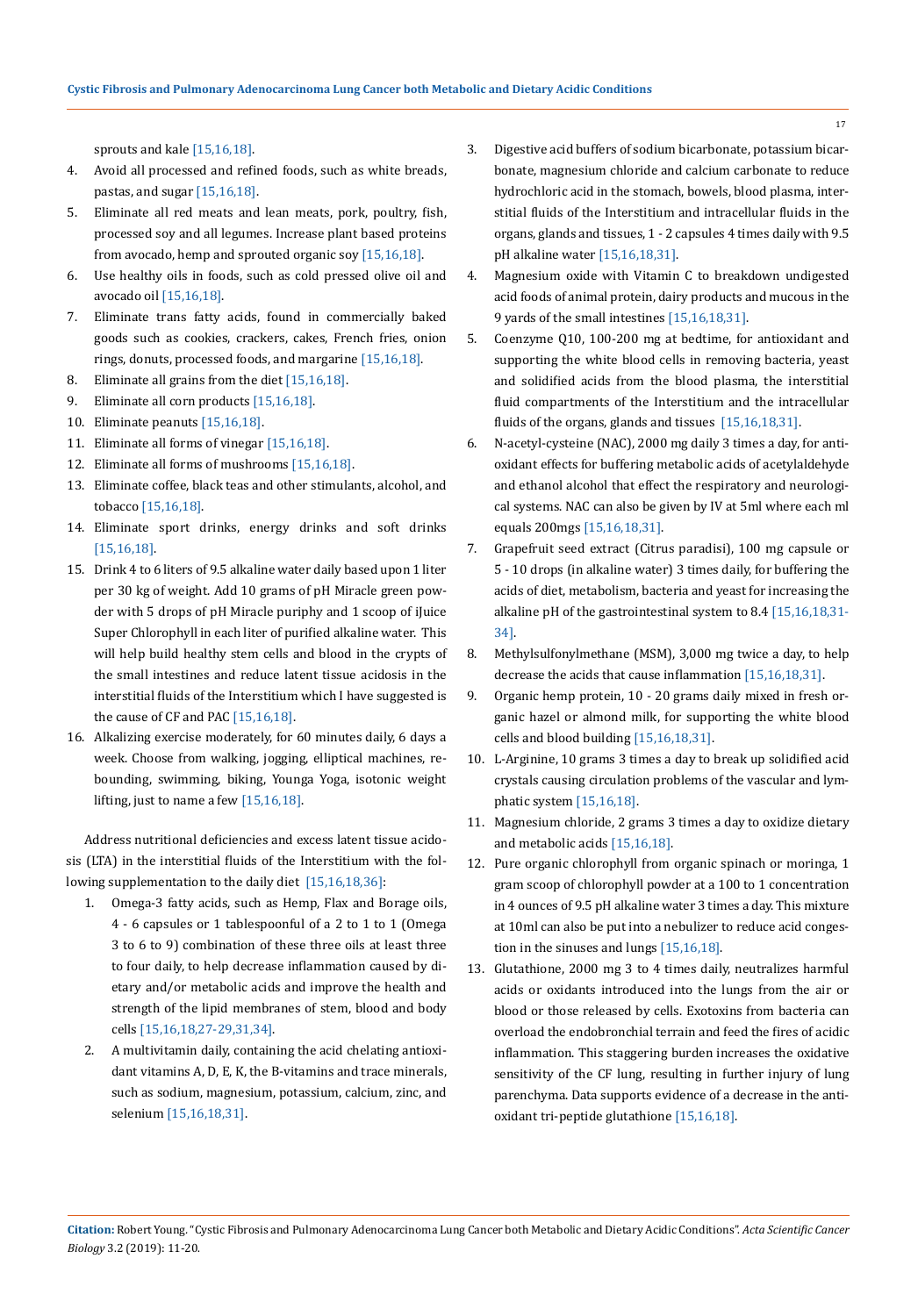Glutathione is always in great demand and is rapidly consumed when we experience any sort of emotional or physical stress, fatigue and even moderate exercise. Some well-known causes of glutathione depletion are as follows [15,16,18,30]:

- 1. Acidic lifestyle and diet
- 2. Air and Water pollution
- 3. Prescription and recreational drugs
- 4. Ultraviolet and Radiation from cells phones, computers, electrical cars, power lines, hair dryers, etc.
- 5. Emotional and physical stress
- 6. Injury, trauma or burning
- 7. Heavy metals
- 8. Cigarette smoke
- 9. Household chemicals
- 10. Acetaminophen poisoning
- 11. Exhaust from motor vehicles
- 12. Septic shock caused by the retention of metabolic and/or dietary acid.

All of these above factors lead to a build up of acidic toxins that cause the loss of glutathione as a non-nutritive buffer leading to cellular aging, dis-ease and finally death [30].

#### **Alkalizing Medicinal Herbs and Organically Sprouted Grasses**

- 1. Medicinal herbs, grasses, fruit and vegetables is a safe way to strengthen and tone the body's alkalizing buffering system, detox the alimentary canal and build blood in the crypts of the small intestines. You should use the whole unprocessed or non-fermented herbs, grasses, fruit and vegetables titrated to a fine powder so they that can be mixed in 9.5 pH alkaline water or put into veggie caps to be taken orally [15,16,18,31,34].
- 2. Ginkgo (Ginkgo biloba), 40 80 mg 3 times daily, for inflammation and as an antioxidant to buffer acids in the blood plasma, interstitial fluids, and the intracellular fluids of the organs, glands and, tissues [15,16,18,31,34].
- 3. Wheat, Barley and Kamut organically sprouted grasses, 250 - 500 mg daily, for building blood, detoxing the alimentary canal, buffering dietary and metabolic acids and supporting the white blood cells in the removal of solidified acids. You may also prepare teas from these grasses [15,16,18,31,34].
- 4. Cat's claw (Uncaria tomentosa), 20 mg 3 times a day, for inflammation caused by dietary and/or metabolic acids, supporting the white blood cells and reducing acids from bacteria, yeast and mold in the blood plasma, interstitial fluids, and the intracellular fluids of the organs, glands and tissues [15,16,18,31,34].
- 5. Milk thistle (Silybum marianum), 80 160 mg 2 3 times daily, for detoxification of acids in the blood, liver and kidneys [15,16,18,31,34].
- 6. Bromelain (Ananus comosus), 40 mg 3 times daily, for pain and inflammation caused by dietary acids [15,16,18,31,34].
- 7. Ground Ivy (Hedera helix), 50 mg 3 times daily, to decrease acids and the build-up of mucous and to loosen phlegm [15,16,18,31,34].

#### **Intravenous (IV) Alkalizing Therapy**

The main purpose of IV therapy is to hyper-perfuse the interstitial fluids of the Interstitium and the intracellular fluids of the organs, glands and tissues with alkaline compounds of sodium bicarbonate, magnesium chloride, potassium bicarbonate and calcium glutamate and thus buffer the retention of excess dietary and/or metabolic acids in the body tissues, especially the lungs reducing inflammation, mucous, solidfication of tissues, and cysts.

#### **Acupuncture**

Acupuncture may alleviate symptoms of cystic fibrosis. Acupuncture may help enhance blood and lymph circulation to the lungs which in turn will help the immune function to remove cellular debris and acid crystals. Because acupuncture improves circulation it also helps remove acids throughout the alimentary canal and strengthen.

#### **Massage**

Therapeutic lymphatic massage can help drain acidic mucus from the lungs and remove latent tissue acidosis of the interstitial fluids of the Interstitium.

#### **Infrared Sauna**

Therapeutic infrared sauna can help increase blood and lymphatic circulation and open up the pores of the skin to eliminate excess dietary, environmental and metabolic acids from the interstitial fluid compartments of the Interstitium and the intracellular fluids of the organs, glands and tissues. This passive form of exercise will cause you to sweat at every pore removing latent tissue acids. I recommend at least 30 minutes a day or until you start sweating. Once you start sweating remain in the sauna for at least 15 minutes. Make sure you are adequately hydrated with alkaline mineral rich water at a pH of 9.5. To adequately hydrate drink at least 1 liter of akaline fluids for every 30 kg of weight. You can also drink before, during and after your infared sauna. Prognosis/Possible Complications Respiratory problems due to acid build-up and the solidification of dietary, environmental and/or metabolic acids forming acid crystals and cysts in the lungs are the most common complication from CF and PAC.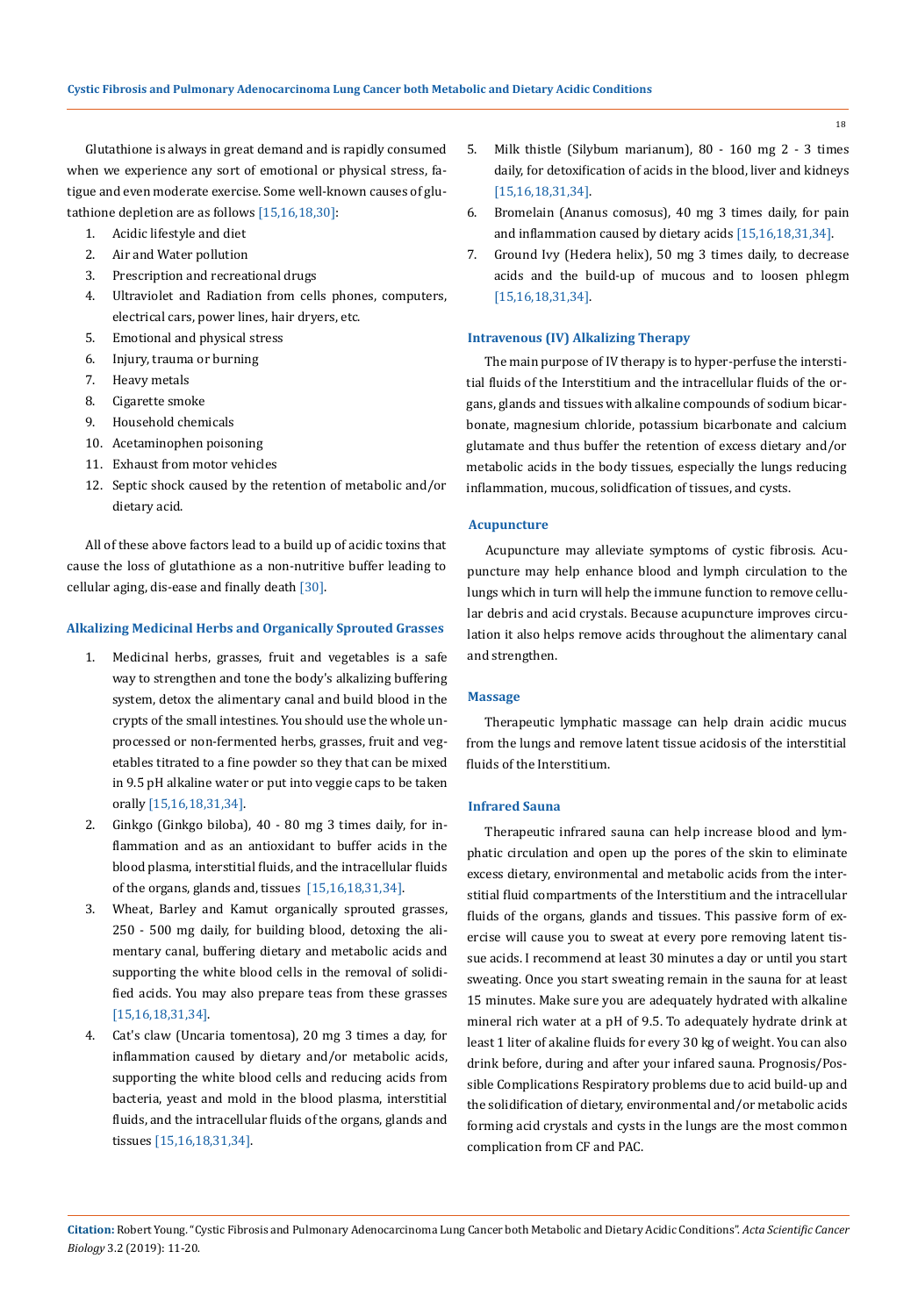#### **Following Up**

CF and PAC patients receive pulmonary function tests every 3 - 6 months. They also receive chest x-rays every 2 - 4 years, or more often if needed.

Case Study of the Alkalizing Lifestyle and Diet (ALD) for Terminal Metastatic Pulmonary Adenocarcinoma Lung Cancer.

A 58 year old Danish woman was diagnosed by X-ray, Cat Scan and biopsy of the lung with Pulmonary Adenocarcinoma Lung Cancer with metastasis to the axillary lymph nodes at the Roskilde Hospital on June, 2011. She was not offered conventional invasive surgery because the cancer had spread throughout her left lung to the lymphatic system and the axillary lump nodes. Chemotherapy and radiation were suggested but would only extend life for a few weeks beyond her 6 month life expectancy. She started the ALD protocol a week after diagnosis. She was retested in October 2015 with Ultrasound and Bronchoscopy and found to have no pulmonary adenocarcinoma cancer in the lungs or in the axillary lymph nodes. The medical doctors found her to be in good health and attribute her cancer remission to the Alkalizing Lifestyle and Diet (ALD) that she followed and is still following as of to date.

#### **Conclusion**

Cystic Fibrosis (CF) and Pulmonary Adenocarcinoma (PAC) of the lungs are terminal chronic acidic conditions of the blood plasma and the interstitial fluids of the Interstitium theoretically caused by LTA with no current conventional treatments to slowdown the aggressive nature of these conditions. The Alkalizing Lifestyle and Diet (ALD) have shown great promise in improving and reversing these symptoms of both CF and PAC in ALL cases of which one noted case above showed complete remission of PAC, a terminal cancer condition with a one year life expectancy of 1 percent[37].

#### **Bibliography**

- 1. [O'Sullivan BP and Freedman SD. "Cystic fibrosis".](https://www.ncbi.nlm.nih.gov/pubmed/19403164) *Lancet* [373.9678 \(2009\): 1891-1904.](https://www.ncbi.nlm.nih.gov/pubmed/19403164)
- 2. Hodson Margaret., *et al*. "Cystic fibrosis (3rd edition)". London: Hodder Arnold (2012): 3.
- 3. Travis William D., *et al*[. "Pathology and Genetics of Tumours](https://www.iarc.fr/wp-content/uploads/2018/07/BB10.pdf)  [of the Lung, Pleura, Thymus and Heart \(PDF\)".](https://www.iarc.fr/wp-content/uploads/2018/07/BB10.pdf) [World Health](http://whobluebooks.iarc.fr/)  [Organization Classification of Tumours. Lyon: IARC Press](http://whobluebooks.iarc.fr/)  [\(2004\).](http://whobluebooks.iarc.fr/)
- 4. [Young RO. "The Blood Jerk Reaction A Rise In The Alkaline pH](https://phoreveryoung.wordpress.com/tag/latent-tissue-acidosis/)  [of the Blood! What Does It Really Mean?" \(2015\).](https://phoreveryoung.wordpress.com/tag/latent-tissue-acidosis/)
- 5. Stacey A Kenfield., *et al*[. "Comparison of aspects of smoking](https://www.ncbi.nlm.nih.gov/pmc/articles/PMC3044470/)  [among the four histological types of lung cancer".](https://www.ncbi.nlm.nih.gov/pmc/articles/PMC3044470/) *Tobacco Control* [17.3 \(2008\): 198-204.](https://www.ncbi.nlm.nih.gov/pmc/articles/PMC3044470/)
- 6. Horn L., *et al*. "Chapter 89". In Longo, DL Kasper, DL Jameson, JL Fauci, AS Hauser, SL Loscalzo, J. Harrison's Principles of Internal Medicine (18<sup>th</sup> edition). McGraw-Hill (2012).
- 7. [Subramanian J and Govindan R. "Lung cancer in never smok](https://www.ncbi.nlm.nih.gov/pubmed/17290066)ers: a review". *[Journal of Clinical Oncology](https://www.ncbi.nlm.nih.gov/pubmed/17290066)* 25.5 (2007): 561- [570.](https://www.ncbi.nlm.nih.gov/pubmed/17290066)
- 8. Kenfield SA., *et al*. "Comparison of aspects of smoking among the four histological types of lung cancer". *Tobacco Control*  17.3 (2008): 198-204.
- 9. Flume PA., *et al*[. "Cystic Fibrosis Pulmonary Guidelines: Pul](https://www.ncbi.nlm.nih.gov/pubmed/20675678)[monary Complications: Hemoptysis and Pneumothorax".](https://www.ncbi.nlm.nih.gov/pubmed/20675678)  *[American Journal of Respiratory and Critical Care Medicine](https://www.ncbi.nlm.nih.gov/pubmed/20675678)*  [182.3 \(2010\): 298-306.](https://www.ncbi.nlm.nih.gov/pubmed/20675678)
- 10. Mitchell Richard., *et al*. "Robbins basic pathology". Saunders/ Elsevier (2007).
- 11. "Profile: Lap-Chee Tsui". Science.ca. 1989-05-09 (2013).
- 12. Mitchell Richard., *et al*. Robbins basic pathology. Saunders/ Elsevier (2007).
- 13. Bobadilla JL., *et al*[. "Cystic fibrosis: a worldwide analysis of](https://www.ncbi.nlm.nih.gov/pubmed/12007216)  [CFTR mutations-correlation with incidence data and applica](https://www.ncbi.nlm.nih.gov/pubmed/12007216)tion to screening". *Human Mutation* [19.6 \(2002\): 575-606.](https://www.ncbi.nlm.nih.gov/pubmed/12007216)
- 14. Goljan USMLE Audio Tapes (2001).
- 15. Young RO. "Sick and Tired". Woodland Publishing, Orem, Utah (2001).
- 16. Young RO and Young SR. "The pH Miracle Revised and Updated". Grand Central Publishing, New York, NY (2010).
- 17. McGowan PO., *et al*[. "A Diet and the epigenetic \(re\)program](https://www.ncbi.nlm.nih.gov/pubmed/18694740)[ming of phenotypic differences in behavior".](https://www.ncbi.nlm.nih.gov/pubmed/18694740) *Brain Research*  [1237 \(2008\): 12-24.](https://www.ncbi.nlm.nih.gov/pubmed/18694740)
- 18. Young RO and Young SR. "The pH Miracle for Cancer". Hikari Omni Media Publishing, Alpine, Utah (2015).
- 19. Young RO and Young SR. "The pH Miracle for Weight Loss". Grand Central Publishing, New York, NY (2005).